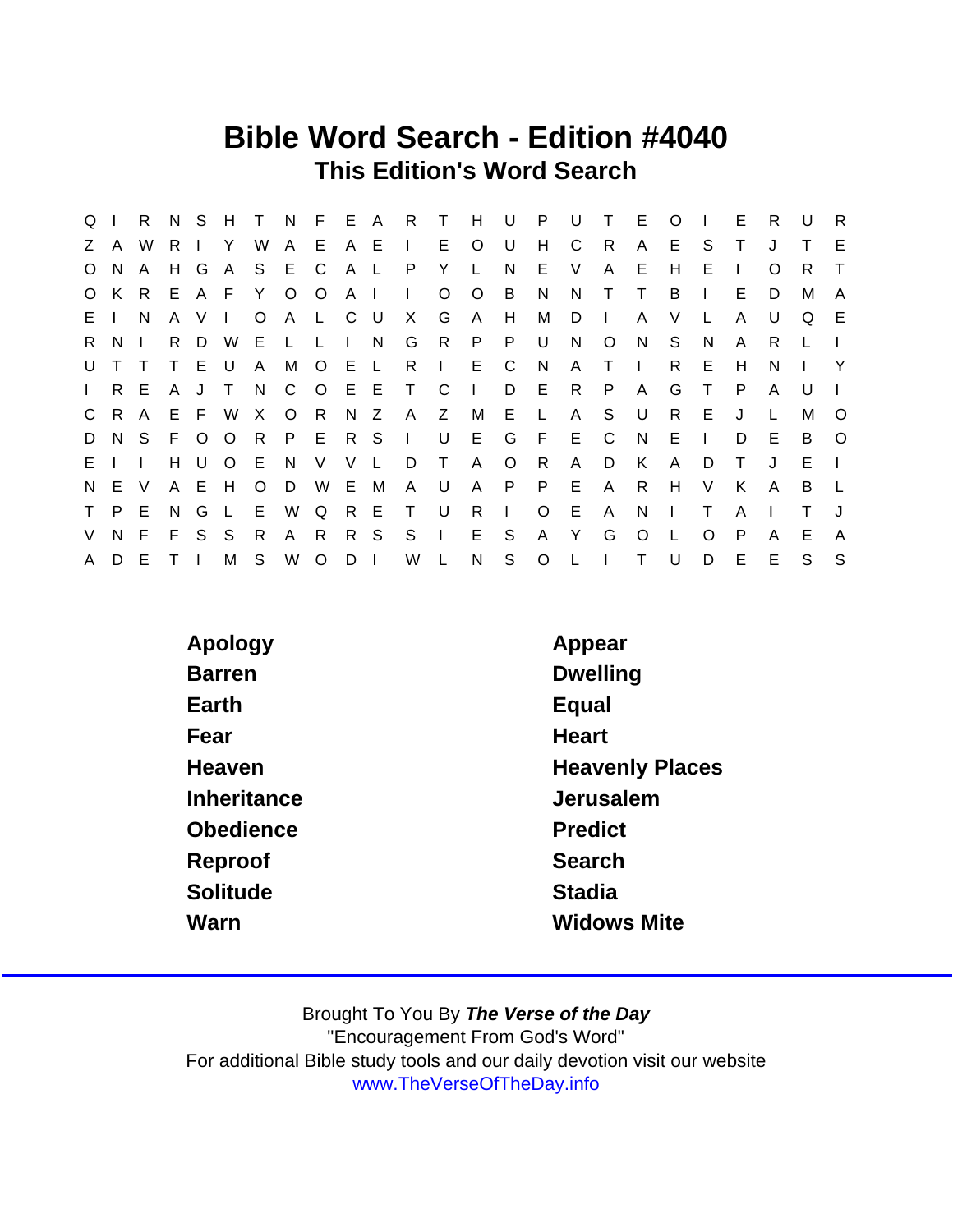### Bible Word Search - Edition #4040 Word Search Answer Guide

|              |              | q i r n s    |                |              |               |              |           |                |                 |    | htnf EART      |              | H            | u            | p            | <b>u</b>     | $-t$         | e            | $\circ$      | $\mathbf{i}$ | e   | $\mathsf{r}$ | <b>u</b>     | $\mathsf{r}$ |
|--------------|--------------|--------------|----------------|--------------|---------------|--------------|-----------|----------------|-----------------|----|----------------|--------------|--------------|--------------|--------------|--------------|--------------|--------------|--------------|--------------|-----|--------------|--------------|--------------|
| Z            | a            | W            |                | ri           |               |              |           |                |                 |    | y waeae ie     |              | $\mathsf{o}$ | u            | H.           | $\mathbf C$  | R.           | A            | E.           | S.           | t   | - i          | t            | $\mathbf e$  |
| $\mathsf{O}$ | n            | A            | H              | $\mathsf{g}$ | a S E C       |              |           |                | A L             |    | P              | Y            | L.           | N            | E            | V            | A            | E.           | H            | $\mathbf e$  | -i- | $\Omega$     | $\mathsf{r}$ | t            |
|              | o k          |              |                |              | R E a f       |              | y o o a i |                |                 |    | $\mathbf{i}$   | $\circ$      | $\circ$      | B            | n            | n            | t            | $-t$         | b            | - i          | e   | d            | m            | a            |
|              | e i          | <sup>N</sup> | A              | $\mathsf{V}$ | - i -         |              | o a       | $\mathbf{1}$   | c u             |    | $\mathsf{x}$   | g            | A            | h            | m            | d            | $\mathbf{I}$ | a            | $\vee$       | −L.          | A   | U            | Q            | - E          |
| $\mathbf{r}$ | n i          |              |                |              | R D W E L L   |              |           |                | $\mathbf{1}$    | N, | G              | R            | p            | p            | <b>u</b>     | n            | $\mathbf{o}$ | n            | <sub>S</sub> | n            | a   | r.           |              |              |
|              | u t          | t            | $\top$         | $\mathbf{e}$ | <b>u</b>      |              | a m o e l |                |                 |    | $\mathsf{R}$   | $\sim 1$ .   |              | E C          | N,           | A            | $\top$       | $\Box$       | R            | E            | Н   | N            | $\perp$      | V            |
| $\mathbf{i}$ | $\mathsf{r}$ | e            | a              |              | t             |              | n c       | $\overline{O}$ |                 |    | e E T C        |              | $\mathbf{L}$ |              | D E          | R            | P            | a            | g            | t            | p   | a            | $\mathsf{u}$ | $\mathbf{i}$ |
|              | c R A        |              |                |              | E F w x o     |              |           | $\mathsf{r}$   |                 |    | N z A z        |              | M            | E L          |              | $\mathsf{A}$ | S            | $\cup$       | R            | - E          | J   | $\mathbf{I}$ | m            | $\circ$      |
| d            | n s          |              | F.             |              | O O R P E R S |              |           |                |                 |    | $\sim 1$ .     | $\mathsf{u}$ | e            | $\mathbf{q}$ |              | f E C        |              | N            | E.           | $\Box$       | D   | E            | B            | $\circ$      |
|              | eii          |              | h.             |              | u o           |              | e n       |                | $V$ $V$ $\vert$ |    | D              | $-t$         | a            | $\circ$      | $\mathsf{r}$ | a            | d            | $\mathsf{k}$ | a            | d            | t   | j.           | $\mathbf{e}$ | - i          |
|              | N E V        |              |                | A E H        |               | o d          |           | W              | $\mathbf{e}$    | m  | A              | <b>u</b>     | A            | P            | P.           | E            | A            | R.           | h            | $\mathsf{V}$ | k   | a            | b            | $\Box$       |
| t            | p            | e.           | n              | g            | $\mathbf{1}$  |              | e w       |                | q r e           |    | $\top$         | $\mathsf{u}$ | $\mathsf{r}$ | - i -        | $\circ$      | $\mathbf{e}$ | a            | n            | - i -        | t            | a   | -i -         | $\mathbf t$  |              |
| $\mathsf{V}$ | n            | f            | f              | S            | S.            | $\mathsf{r}$ | a         | $\mathsf{r}$   | $\mathsf{r}$    | S. | $S$ i          |              | $\mathbf{e}$ | s            | a            | Y            | G            | $\circ$      | L            | $\circ$      | P   | A            | e            | a            |
| a            | d            | E            | T <sub>1</sub> |              | M             | S            | W O       |                | $D \mid$        |    | W <sub>1</sub> |              | n            | S            | O L          |              | $\mathbf{I}$ | $\mathsf{T}$ | U            | D            | E.  | $\mathsf{e}$ | <sub>S</sub> | s            |

- Apology: Horizontal **Appear: Horizontal** Barren: Diagonal Dwelling: Horizontal Earth: Horizontal **Equal: Horizontal** Fear: Horizontal Heart: Vertical Inheritance: Horizontal Jerusalem: Horizontal Obedience: Horizontal Predict: Horizontal Reproof: Horizontal Search: Horizontal Solitude: Horizontal Stadia: Vertical Warn: Vertical Widows Mite: Horizontal
- Heaven: Horizontal Heavenly Places: Horizontal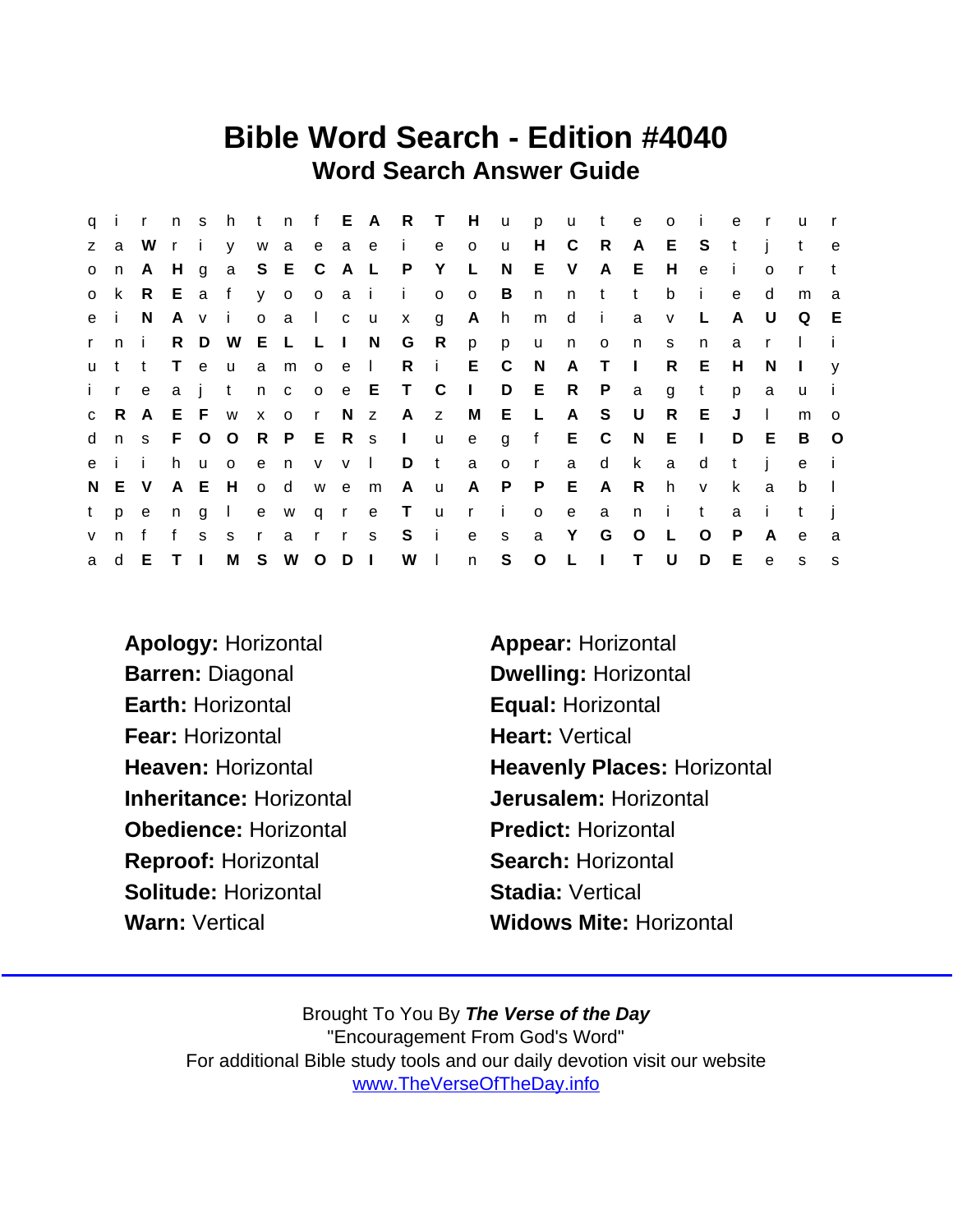# Bible Word Search - Edition #4040 Words Used And Their Definitions

Apology

Expression of remorse for one's wrong doing

Appear

To come before someone

Barren

Empty; Lifeless; Unable to have children

Dwelling A shelter or home

Earth

Soil and dirt, as distinguished from rock and sand; The softer part of the land

**E**qual

The same as something else

Fear

state of avoiding or not wanting to face something or someone.

**Heart** 

Capacity for sympathy, feeling, affection; Organ of the body responsible for pumping blood

**Heaven** 

Presence of God; God's throne; City of God - gold is so common that the streets are paved with it. It has 12 gates named for the twelve tribes of Israel, wall has 12 foundations with the names of the 12 apostles; the height, width, and length of the city are equal. There is no temple for the Lord God Almighty and the Lamb are the temple; there is no need for light as God's glory provides all the light that is needed. See Revelation 21-22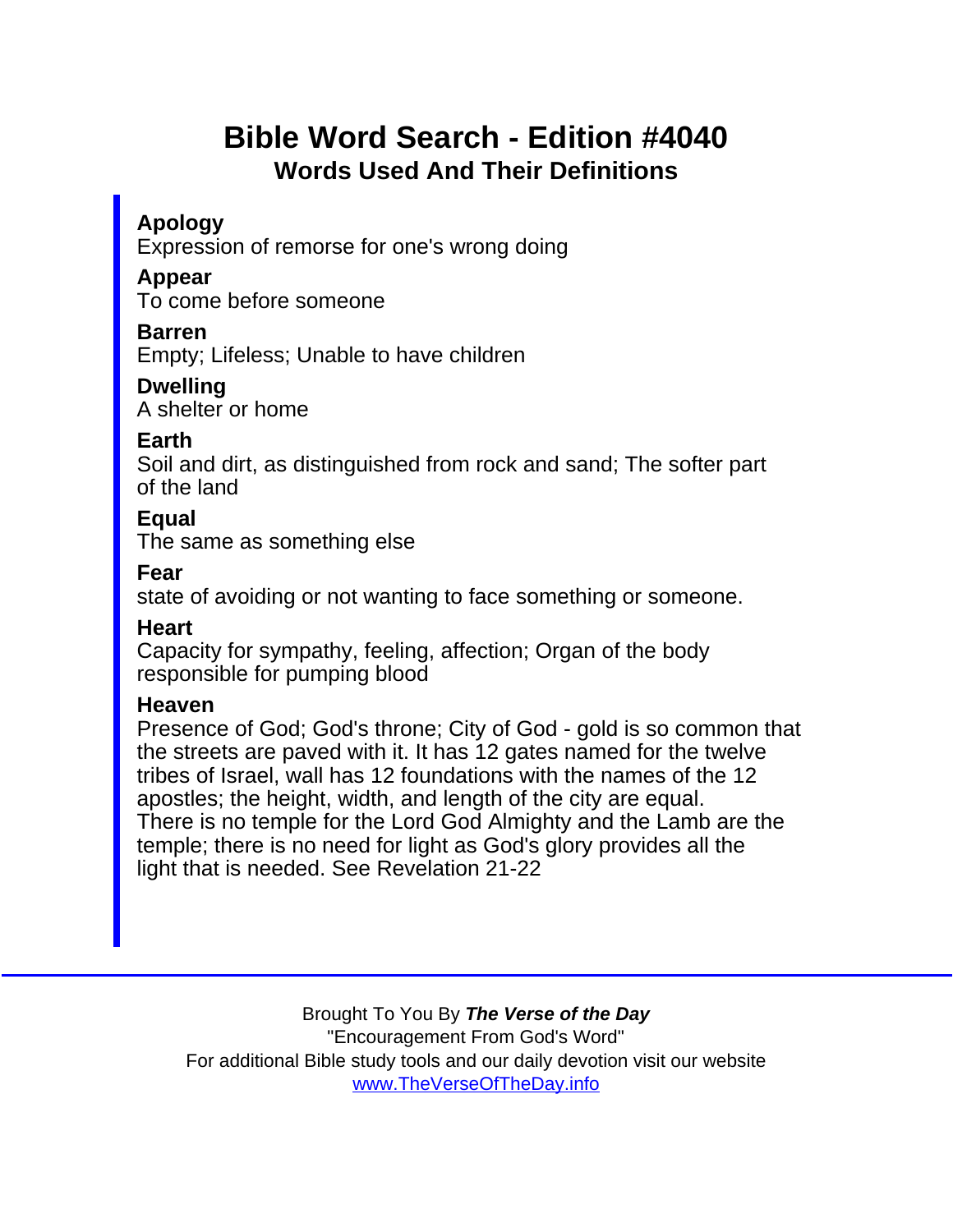## Bible Word Search - Edition #4040 Words Used And Their Definitions - Continued

Heavenly Places

A phrase used in Ephesians apparently referring to heaven

Inheritance

Personal belongings or assets of a deceased person that are handed down to the children of the deceased; Hebrew custom states that the first born son is the only person to receive this

Jerusalem A holy city in Israel

**Obedience** 

The act of following another's directives fully

**Predict** 

To say what could or will happen before it occurs

Reproof

Conviction; Convincing someone of their wrongdoing in order to correct them

Search

To look for

**Solitude** A state of being alone

Stadia

Plural form of stadium

Warn

To inform about danger or negative consequences of certain actions ahead of time